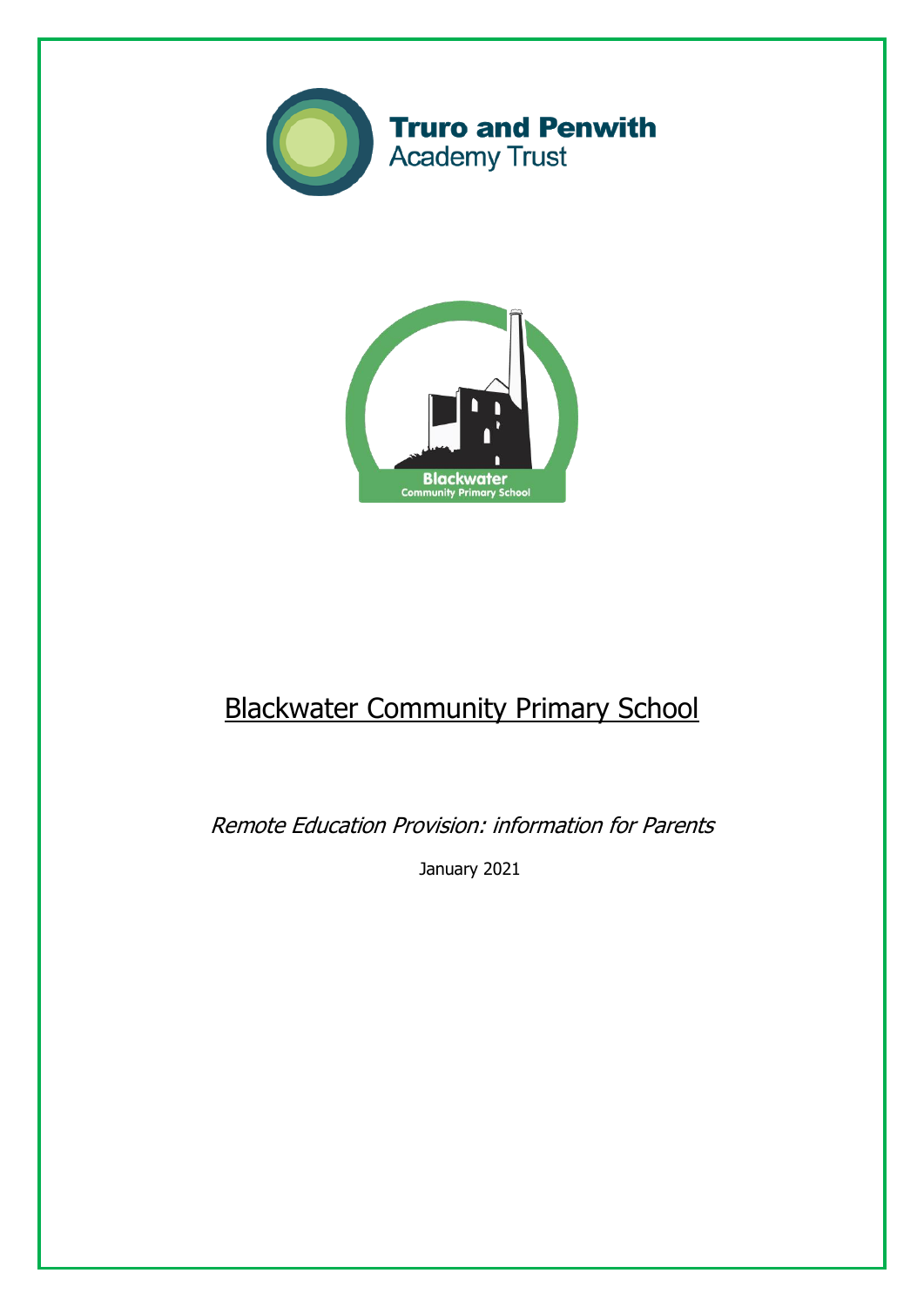# *What is Remote Learning?*

*There are different definitions of Remote learning, but as a school, we use the term, Remote Learning, with this understanding:*

- *Remote Learning: a broad term encompassing any learning that happens outside of the classroom, with the teacher not in the same location as the children.*
- *Online Learning: Remote Learning delivered through digital technologies.*
- *Blended Learning: a mixture of face-to-face and remote methods*
- *Synchronous Learning: this is live. ; Asynchronous Learning, is when the material is prepared by the teacher and accessed by the child at a later date.*
- *Direct Tutorials: an explicit teaching of a set of skills, methods of demonstration. This may be done as a pre-recorded session, or to a larger number of children. This includes online resources such as: White Rose tutorials, National Oak and Seesaw direct tutorials, which will be shared with children and families.*

## *Remote Learning at Blackwater School*

- ✓ *is aligned to the classroom curriculum as much as possible. Key skills are prioritised and other content is prioritised according to the ease of accessibility at home. This will mean that the curriculum in the classroom may be altered as a result in the period after Remote Learning.*
- ✓ *is carefully sequenced and builds on previous learning to move to the next step.*
- ✓ *is recommended to be divided into smaller chunks as it is harder for children to concentrate when being taught remotely. Short tutorials will be followed by exercise to practice the skills taught.*
- ✓ *still has assessment, feedback and practice at the core of the learning. A fortnightly 'big write' is taking place, also end of unit assessments for mathematics. As part of our online platforms, Seesaw and Tapestry, we give feedback within 12 hours, with praise and additional questioning to encourage deeper understanding or to challenge.*
- ✓ *encourage social communication as we recognise the importance of maintaining relationships, we hold to the core of our school ethos. Social communication can take place in the live class assemblies, live whole school assemblies or through the online platforms.*
- ✓ *may mean that the pace of coverage is slower than the classroom curriculum and this will be assessed through the learning in the tutorials.*

# *"Blackwater believes in making every second count" remains at the core of our approach. Engagement, and feeling part of the school community is important to the school throughout a period of Remote Learning; therefore, class assemblies, weekly newsletters, website and Facebook updates are all timetabled in.*

*Remote Learning will never replace the highly skilled and intuitive art of teaching within a classroom. The subtle nuances, rich learning atmosphere, responsive nature and impact can never be replicated. However, at Blackwater School, we believe that we can work hard at tailoring our approach to pedagogy, so that during a period away from school, we can*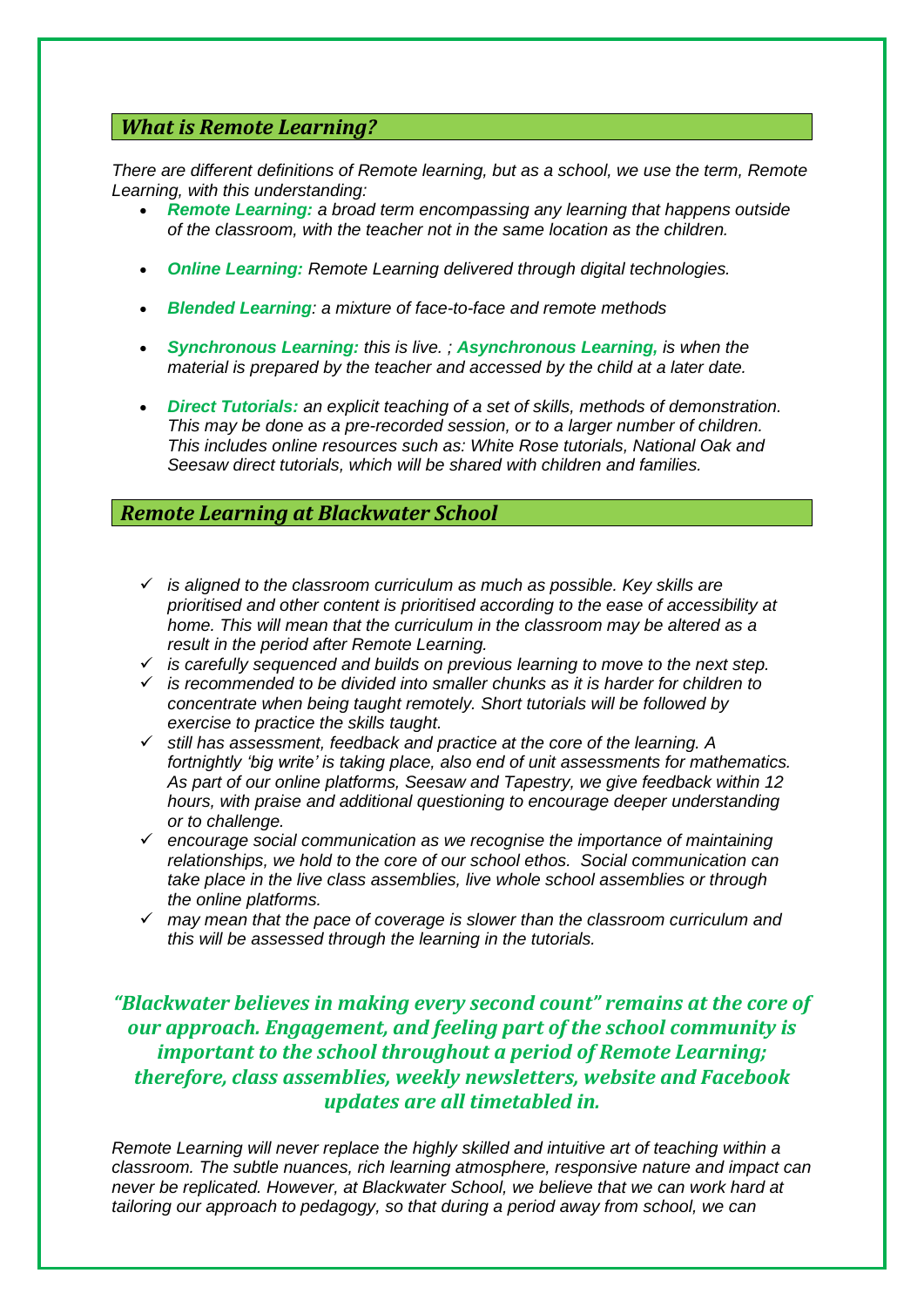*provide a quality of education that the school can be proud of while holding in high priority the emotional and mental well-being of our pupils.*

*What should my child expect from immediate remote education in the first day or two of pupils being sent home?*

*Within 24 hours of understanding that your child is going to need immediate remote education, the family will get an email from the Headteacher with the learning overview for the week. Resources to support learning are available as they would be if children were isolated for a short amount of time (as in Stepping Stone One lockdown provision). During this time, school staff will be finalising arrangements for Remote Learning and, if necessary, providing for children of critical workers and children who are vulnerable .*

*We believe that learning takes place when there is interaction between child and adult: a constant learning conversation that is responsive to the children's needs.*

*Therefore, we intend to provide direct tutorials for the main learning, which is uploaded onto the online platform by 10am.*

*Children need to practice their skills, or utilise the knowledge that has been acquired and may be asked to complete additional tasks to support the learning. When these tasks are submitted to Seesaw /Tapestry, the assessment will inform subsequent planning. The tasks will be individually celebrated and learning extended where needed.*

*The learning will be sequenced, following the year group progression of skills. The learning will also be scaffolded in the best way that the platform of remote learning offers.*

# *Online platforms*

*As well direct tutorials, children have access to online platforms:*

- *Reading – hearing read (fiction and/or nonfiction) and being read to*
- *[Maths](https://www.mymaths.co.uk/) Factor*
- *[Spelling](https://www.spellingshed.com/en-gb/) Shed*
- *Times Tables [Rockstars](https://ttrockstars.com/)*
- *White Rose Maths [lessons](https://whiterosemaths.com/homelearning/)*
- *Weekly [Spelling](https://www.threemilestone.cornwall.sch.uk/) lists (Year 1 -6)*
- *Home learning weekly [overview](https://www.threemilestone.cornwall.sch.uk/) grids (Years R-6)*
- *BBC [Bitesize](https://www.bbc.co.uk/bitesize)*
- *Oak National [Academy](https://www.thenational.academy/)*

*There is additional information on the class pages on the 'Remote Learning section on the school [website](https://www.threemilestone.cornwall.sch.uk/)*

*We would insist that reading is prioritised as a family: hearing children read and reading to your children (regardless of age). It would be helpful if reading continue to be recorded in reading diaries. We have signposted parents to the different free reading websites (including Borrow Box and Oxford Owls and also offered books to families where needed.*

## *Engagement, Feedback and Assessment*

*The expectations of Remote Learning are placed on the school website and will be emailed to families as soon as the school is directed to close class bubbles, or the whole school. Any amendments to the plan will also be emailed out as soon as plans are finalised. Changes may be necessary to respond to local or national direction.*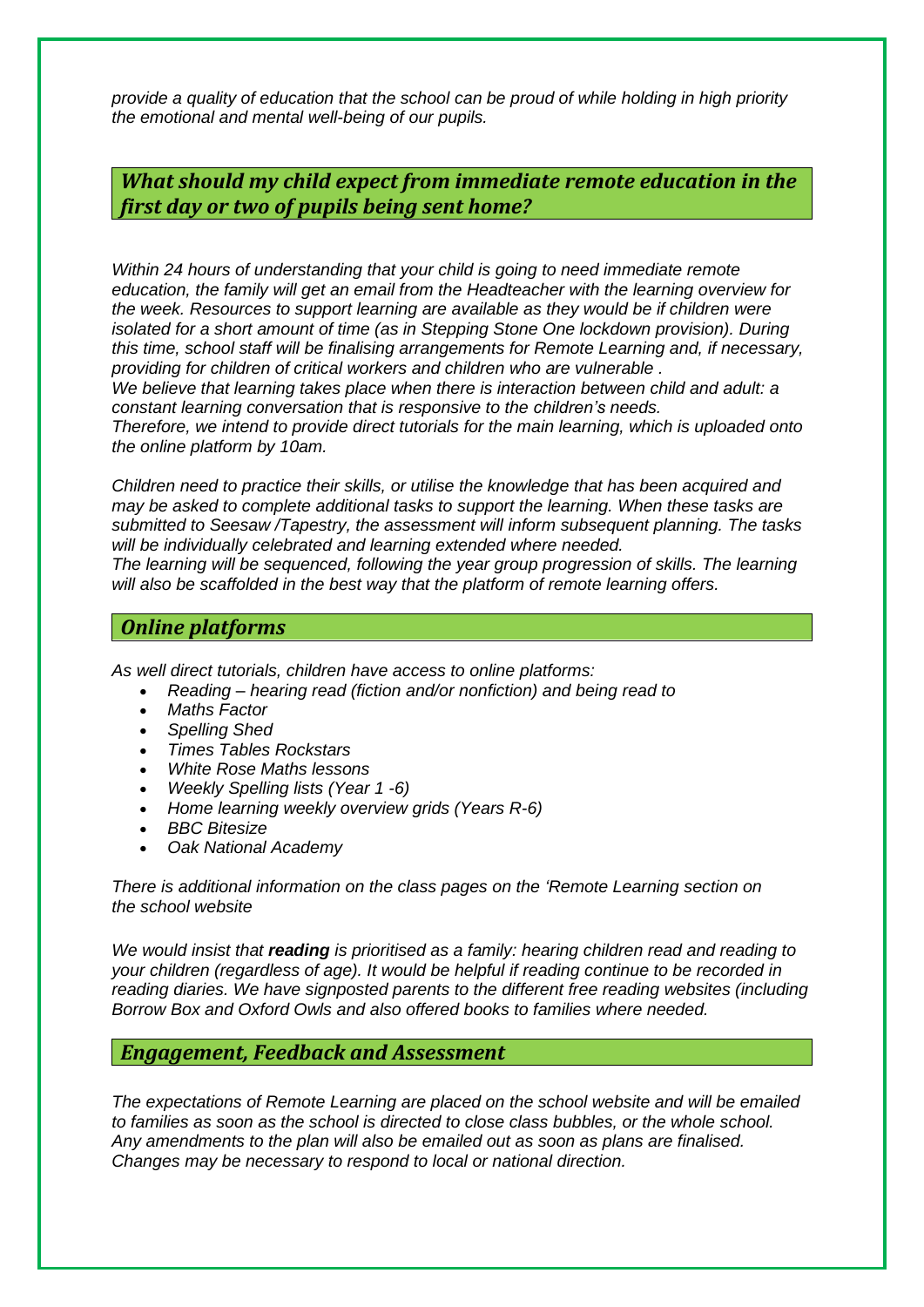*We have a weekly monitoring sheet for all children to get to grips with who is accessing the remote learning and who needs support to ensure there are no barriers stopping the learning.*

*Class teachers will also contact parents if children do not submit any of their learning completed at home in the timeframe of a week. In EYFS, the class teachers will make phone calls to parents/carers who have not submitted any learning to Tapestry.*

*If children are unwell, parents/carers have a responsibility to inform the school, as they usually do if they were attending school.*

*The school remains available to support any family who is unable to access Remote* Learning and will be able to put together a support plan to ensure that the child is involved in *learning and taking up opportunities to make progress.*

*The direct tutorials are intended for children to take part without the support of their families. Feedback can take many forms and may not always mean extensive written comments for individual children.*

*Our approach to feeding back on pupil learning is as follows:*

- *feeding back on learning submitted through Seesaw.*
- *planning of subsequent learning is adapted in response to learning submitted and knowledge gained in tutorials*
- *for EYFS using Tapestry, comments and dialogue following parental feedback*

#### *Remote Learning and Study time each day*

*During the time of 'school closure', school and parents/carers are accountable for the progress in learning over this period away from school. We expect all children to watch all direct tutorials for phonics, English and maths. In the Government guidance, it is clear that KS1 children should be learning for 3 hours a day (or less if they are younger) and 4 hours for children in Key Stage 2. This includes reading, learning activities, accessing the resources on BBC [Bitesize,](https://www.bbc.co.uk/bitesize) Oak Academy and White Rose, as well as watching out direct tutorials.*

## *Accessing Remote Learning*

*Once the bubble, or whole school, has been directed to close, the school will establish how many families will require devices to complete Remote Learning. We have already completed a device audit in the Autumn term but the offer is open to all families through emailing [head@blackwater.cornwall.sch.uk](mailto:head@blackwater.cornwall.sch.uk)*

*Children will be able to pick up the devices within 24 hours of the school being closed. Each adult will need to sign an agreement on collection of the device.*

For families that do not have the internet at home or find it hard to print the resources at *home, the school will provide weekly paper packs for children, which must be collected from school each Monday. This provides parents with all the resources for the week and children can use these, along with the direct tutorials to support their learning.*

#### *Additional Support for children with additional needs*

*We recognise that some children, for example some children with special educational needs and disabilities (SEND), may not be able to access remote education without support from adults at home. We acknowledge the difficulties this may place on families. Each family has different needs and the school will work with the family to ensure that the children are supported in the best way possible.*